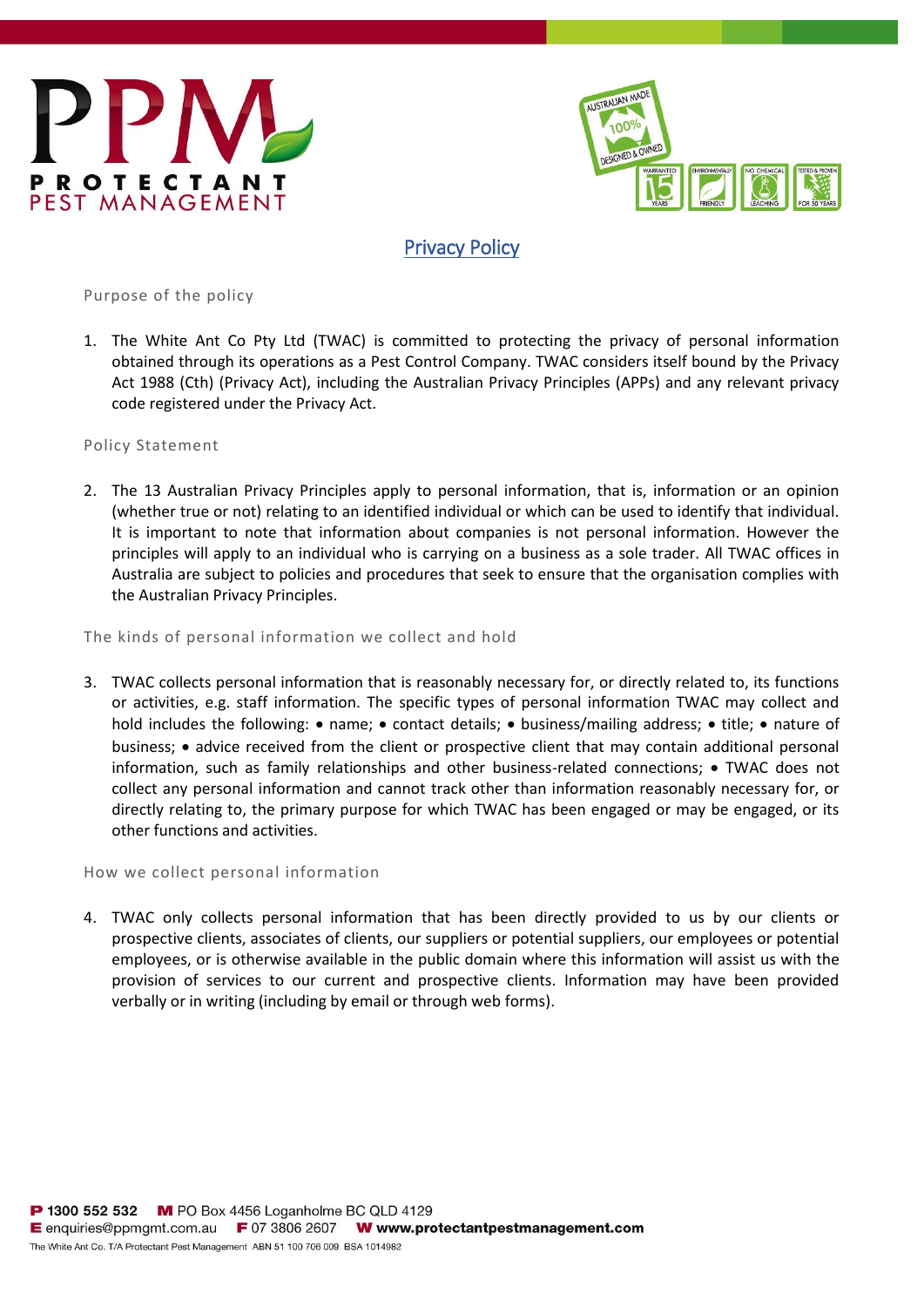



5. Our website uses cookies to identify site users and their interests and to track usage of the site. Cookies are small pieces of text stored on a computer that help us to know which browser the operator is using, where they have been on the site and any web sites to which they may link in order to use some of our features. By acceptance of our cookie, the user will be permitted access to certain pages of the site without having to log in each time they visit. A user who does not accept the cookie from the site may not be able to access certain areas of the site. We also log IP addresses, or the location of computers on the internet to help diagnose problems with our server and to administer the site. If the user prefers not to accept a cookie, they can set their web browser to warn them before accepting any cookies. Alternatively they can refuse all cookies by turning them off in their web browser.

#### How we use your personal information

6. TWAC will only disclose personal information about an individual staff member if they have been directly authorised to do so e.g. confirmation of employment for Bank or Real Estate etc. In certain circumstances, the law may permit or require us to use or disclose personal information for other purposes (e.g. Child support etc.).

## Sensitive information

7. Our policy is that we do not collect or hold sensitive information about our clients or prospective clients. If any of our clients or prospective clients elects to provide us with any sensitive personal information, we will take all reasonable steps to ensure that the sensitive information is securely protected.

### Disclosure of Personal Information

- 8. Personal information is not disclosed to a third party unless the disclosure is necessary to support the delivery of the services for which TWAC has been, or is expected to be, engaged, or is required by law.
- 9. Examples where personal information may be disclosed to a third party include: where TWAC is required by law to provide personal information so that TWAC complies with court orders, subpoenas or other legislation that requires us to provide personal information (for example, a garnishee order).
- 10. Should it be necessary for TWAC to forward personal information to third parties outside the firm, we will make every effort to ensure that the confidentiality of the information is protected.